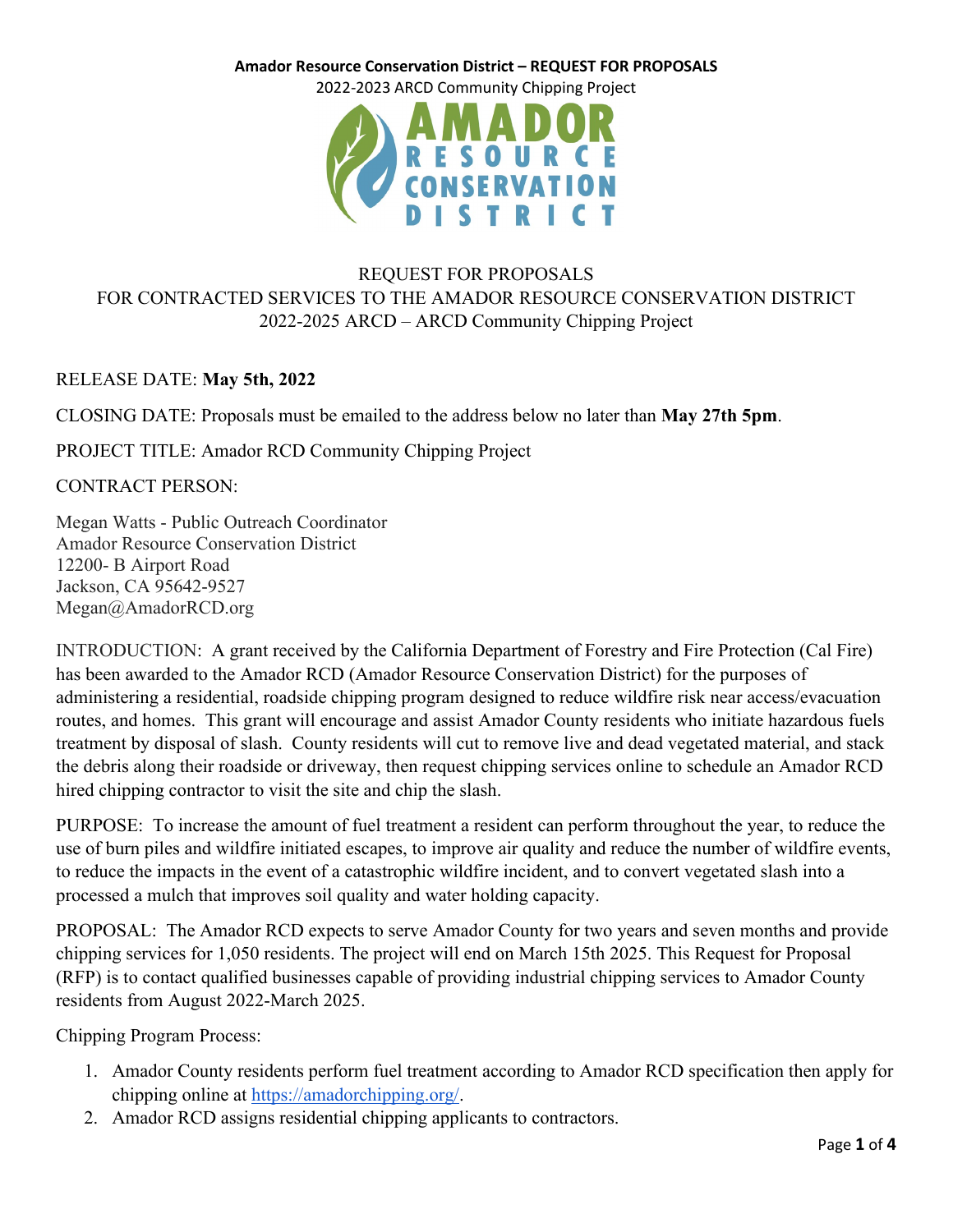2022-2023 ARCD Community Chipping Project

- 3. Contractor and applicant arrange a scheduled workday for chipping services.
- 4. Contractor performs chipping services and updates the online database, then submits a monthly invoice of completed jobs.
- 5. Payment will be made within 30-days following the 3rd Thursday of each month.

## RESPONSIBILITIES / SCOPE OF WORK

## Roadside Chipping:

The contractor will provide industrial chipping services to private Amador County residents and must have the flexibility to work some weekends.

Contractor shall provide an industrial chipper, vehicle, computer, internet access, phones, tools, and safety equipment such as caution signs, safety cones, hard hats, ear and eye protection, gloves, chaps (if using chainsaws), shovel or rake, first aid kit and fire extinguisher. Vehicle and chipper is to remain on the roadside or driveway and are not to enter into the property.

Contractor will staff appropriate personnel to implement the chipping service safely and efficiently. The contractor is responsible for the crew's safety and sanitary needs. The contractor is responsible for maintaining public safety with respect to pedestrians, traffic, and is required to comply with state and federal Covid-19 precautions. Contractor will not chip during Red Flag Days, or when conditions present a clear wildfire hazard.

Contractor will contact each applicant within two weeks of receiving the assigned job ticket to schedule a site visit for chipping services and will complete the service request within 30-days of receipt, unless agreed upon by the ARCD contact person. Slashed vegetation and dead woody debris no greater than 7-in. diameter (Contractor shall indicate equipment and maximum diameter that the equipment can chip in their proposal) in lengths no greater than 10-ft. will be found along the road or driveway in stacked piles with cut ends facing the same direction.

Chipped material will be deposited on the resident's property, either spread throughout the project area at a depth no greater than 3-in., or in piles for later distribution by the homeowner. No material shall be deposited in waterways/drainages or block ingress/egress from the property. Contractor will protect any area from disturbance identified as an archaeological site, endangered plant or animal habitat, watercourse, or power or utility lines. The Contractor will protect structures, property improvements, and will be sensitive to property owner objectives pertaining to chipping. Exceptions may be made for biomass utilization.

## Chipping Days:

The contractor will provide chipping services on Chipping Days. Chipping equipment will be parked at a designated location and crews will chip material dropped on site by clients. The crews will help to remove material from trucks and trailers. Chipping Days are primarily on Fridays and Saturdays and run 6-8 hours. Depending on the venue material may be requested to be hauled or left on site.

## Reporting:

Contractor will record pre- and post-implementation photos from the same photo point and complete the ARCD hardcopy paper record or entry in the online database at the time of service including: service order #, chipping service date, job start and end times, pile number and dimensions, and the amount of time required to complete each job (each service location is allocated a maximum of four chipping hours each calendar year).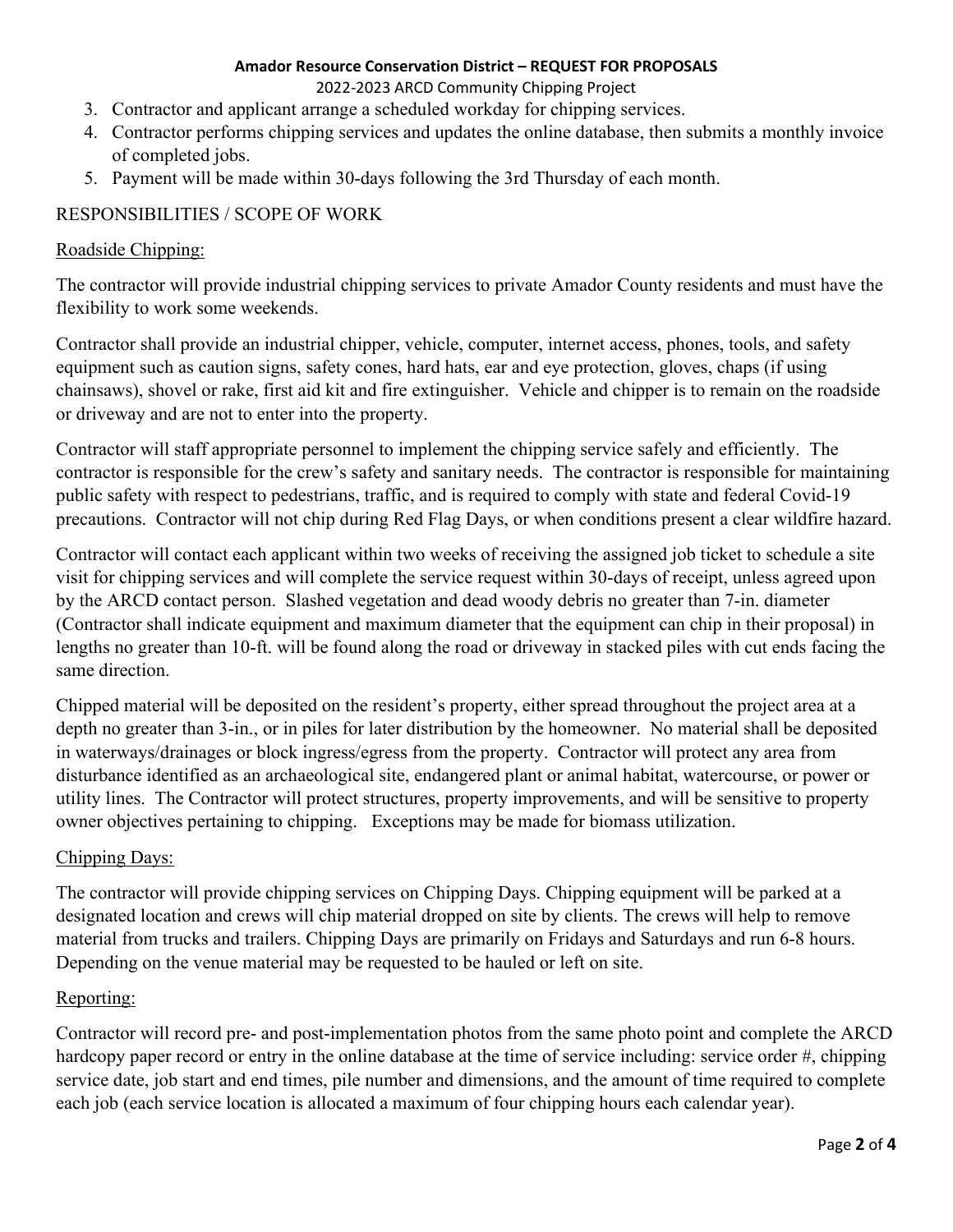#### 2022-2023 ARCD Community Chipping Project

The ARCD will provide the selected contractor with data entry training for the chipping program's online database. The user-friendly program is simple to navigate, but data entry into the online database is required for payment. The contractor will upload the pre- and post-implementation photos completed on site or use the hardcopy service report to complete the service invoice over the web-based platform. Monthly invoice for completed chipping service jobs must be uploaded by the 2nd Tuesday of the following month to be considered for payment.

Contractor will maintain compliance within the conditions of the grant.

EVALUATION AND SELECTION CRITERIA: The selection committee and Executive Director will review the proposals and make the contractor selection based on the contractors understanding of the Statement of Work and how they expect to achieve the objective, the bid cost, and past performance and references.

| <b>Milestone</b>                        | <b>Timeline</b>    |
|-----------------------------------------|--------------------|
| Release Request for Proposal (RFP)      | May 5th 2022       |
| Proposals Due                           | May 27th, 2022 5pm |
| <b>Contract Award</b>                   | June 10th 2022     |
| Agreement Signed                        | June 17th 2022     |
| <b>Contracted Services Begin</b>        | August 1st 2022    |
| <b>Anticipated Grant Funds Expended</b> | March 15th 2025    |

Prospective bidders may withdraw their proposal at any time during the open bidding period. All bidders will be notified of the results in the selection process.

AVAILABLE FUNDS: The maximum amount of funds available for this grant is \$400,000. The contractor must affirm that they can provide the work outlined in the Scope of Work over the 2 year and 7 month time period within this amount. Payment will be made based on work conducted, ARCD makes no guarantee of payment of full amount listed above.

## PROPOSAL FORMAT:

- 1. Cover Sheet with the following information:
	- a. Title of proposal
	- b. Name and address of company
	- c. Contact person, telephone number and email address
- 2. Understanding of the Project: The contractor shall provide a brief response that demonstrates an understanding of the Statement of Work.
- **3.** Approach and Equipment: The contractor shall briefly outline how their proposal will address the Scope of Work. **Contractor shall indicate equipment and maximum diameter that the equipment can chip in their proposal.**
- 4. Qualification: The contractor will indicate their work experience relating to the ARCD chipping program, including work in which the contractor represented another entity and dealt one-on-one with